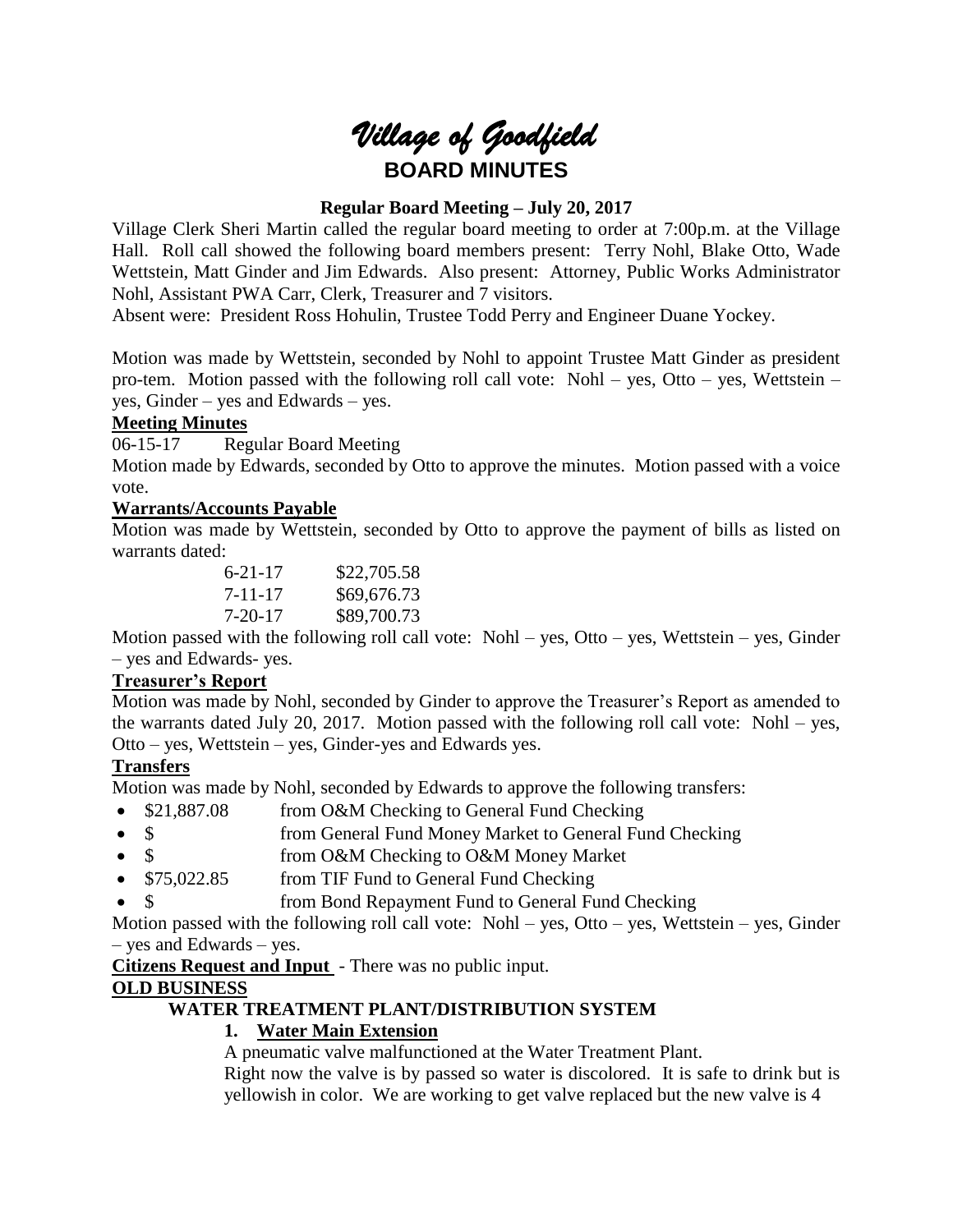weeks out. Because of the valve malfunction the Village has lost approximately \$10,000 worth of resin. A water & sewer committee meeting will be set to discuss this problem.

# **SEWER TREATMENT PLANT/DISTRIBUTION SYSTEM**

# **1. Trunk Sewer Improvements, Clearing Brush, Easements** Nothing discussed.

## **Payment of outstanding invoices upon request of Village Engineer**

## There were no outstanding invoices.

## **Skybeam (DTN)**

Rise Broadband took off only the equipment they were using off the tower. Tim will write a letter and send a picture to Rise Broadband.

## **Rte. 117 Sanitary Sewer Service**

The Village is still waiting for grass to grow. IDOT has to see grass growing to sign off. **Comprehensive Plan/Mile and a half radius map**

Tabled.

# **The Lakes at Oak Valley Drainage Easements**

Still waiting for easements.

# **Safety Improvement for Norfolk Southern Railroad @ Harrison & Birkey Street**

PWA Nohl touched base with the rail road. He has not heard back from the rail road regarding when they think they will be done with their portion of the work. The Village will possibly have to ask for an extension and then bid this project out in the winter or early spring.

Craig Neal, Fire Chief, asked PWA Nohl is the Village is ever going to pave Harrison Street. This may be a good time to pave the parking area beside the Fire Department. Fire Department may be willing to cost share. This will be put on August agenda.

# **Possible Annexation**

Discussed under Storm Sewer/Sanitary Sewer SE Development.

#### **Police Department**

Nothing discussed.

#### **Burning in the Village**

Attorney Gronewold reviewed the proposed revisions for the burning ordinance. This will be voted on at the August Regular Board meeting.

# **2007 Bond Restructure**

David Pistorius, First Midstate, spoke with the Board concerning refunding of the 2007 bond issue. A Finance Committee meeting will be scheduled to discuss this further.

#### **Garage Addition**

Tabled.

#### **NEW BUSINESS**

# **Annual Audit Report**

John Grimes, CPA, presented the Annual Financial Report and Management Letter. Motion was made by Nohl, seconded by Edwards to approve the Annual Financial Report and Management Letter as presented. Motion passed with the following roll call vote: Nohl – yes, Otto – yes, Wettstein – yes, Ginder yes and Edwards – yes.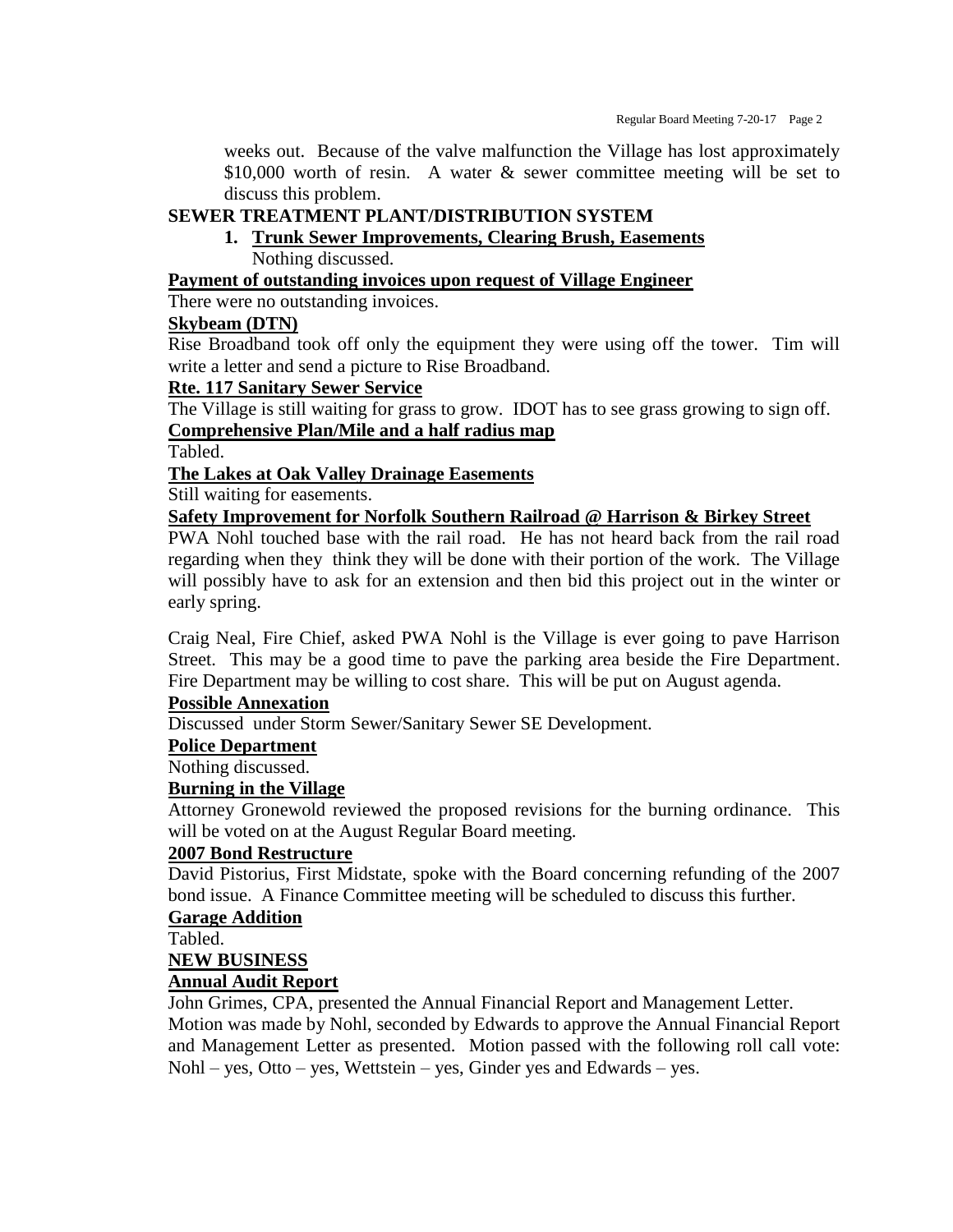## **Disc Golf Course at the Park Update**

Mike Grimm, Keith Grimm and Nate Hartman informed the Board they have raised the money to put a disc golf course in the park. The Disc Golf Course will provide a low cost recreation option for the community, while having low maintenance cost for the Village. Kip Taufer will design the course which should be done by end of Fall 2017.

Motion was made by Wettstein, seconded by Nohl to allow a Disc Golf Course at the Park. Keith and Nate will coordinate the set up with PWA Nohl. Motion passed with the following roll call vote: Nohl – yes, Otto – yes, Wettstein – yes, Ginder yes and Edwards – yes.

#### **IMLRMA – Intergovernmental Cooperation Contract**

Attorney Gronewold will contact IMLRMA to discuss the Intergovernmental Cooperation Contract.

## **Storm Sewer / Sanitary Sewer SE Development**

PWA Nohl and Trustee Wade Wettstein talked with Chance Knapp regarding annexation. Chance was interested in getting sanitary sewer to his property. A finance committee will be scheduled to discuss storm sewer/sanitary sewer Southeast development.

# **Executive Session – 2c-5 of the Open Meetings Act to discuss personnel issues**

Motion was made by Otto, seconded by Ginder to go into Executive Session under 2c-5 of the Open Meetings Act to discuss personnel issues. The Board went into Executive Session at 8:44p.m. No action was taken in Executive Session.

## **Adjourn Executive Session**

Motion was made by Wettstein, seconded by Edwards to adjourn Executive Session and reconvene meeting. Motion passed with the following roll call vote: Nohl – yes, Otto – yes, Wettstein – yes, Ginder yes and Edwards – yes. Meeting reconvened at 9:00p.m.

Motion was made by Otto, seconded by Nohl to approve Trustee Edwards to work as laborer for \$17.25 per hour. Hours will need to be monitored so that he does not exceed the maximum of \$5,000/year allowed as a trustee. Motion passed with the following roll call vote: Nohl – yes, Otto – yes, Wettstein – yes, Ginder – yes and Edwards – abstain.

## **Schedule Committee Meetings**

A Finance Committee Meeting will be scheduled to discuss bond refunding, storm & sanitary sewer work and garage addition.

A Water & Sewer Committee Meeting will be scheduled to discuss Water Plant Improvements.

#### **Municipal Calendar**

Completed.

#### **Other Business**

**Engineer –** Absent.

**Public Works Administrator** – It has come to the Village's attention that when Mr. Tarno sold the lots at Bridle Ridge he stopped paying the taxes on the 3 Home Owners Association (HOA) lots. The 3 HOA lots were paid by investment firms and will be sold soon. The Village signed the Final Plat with the lots designated as HOA lots. If anyone would buy them and try to build they would be denied a permit. Once denied they could appeal to the Board of Appeals for a variance. They would also have to extend the sewer main and bore water under the road.